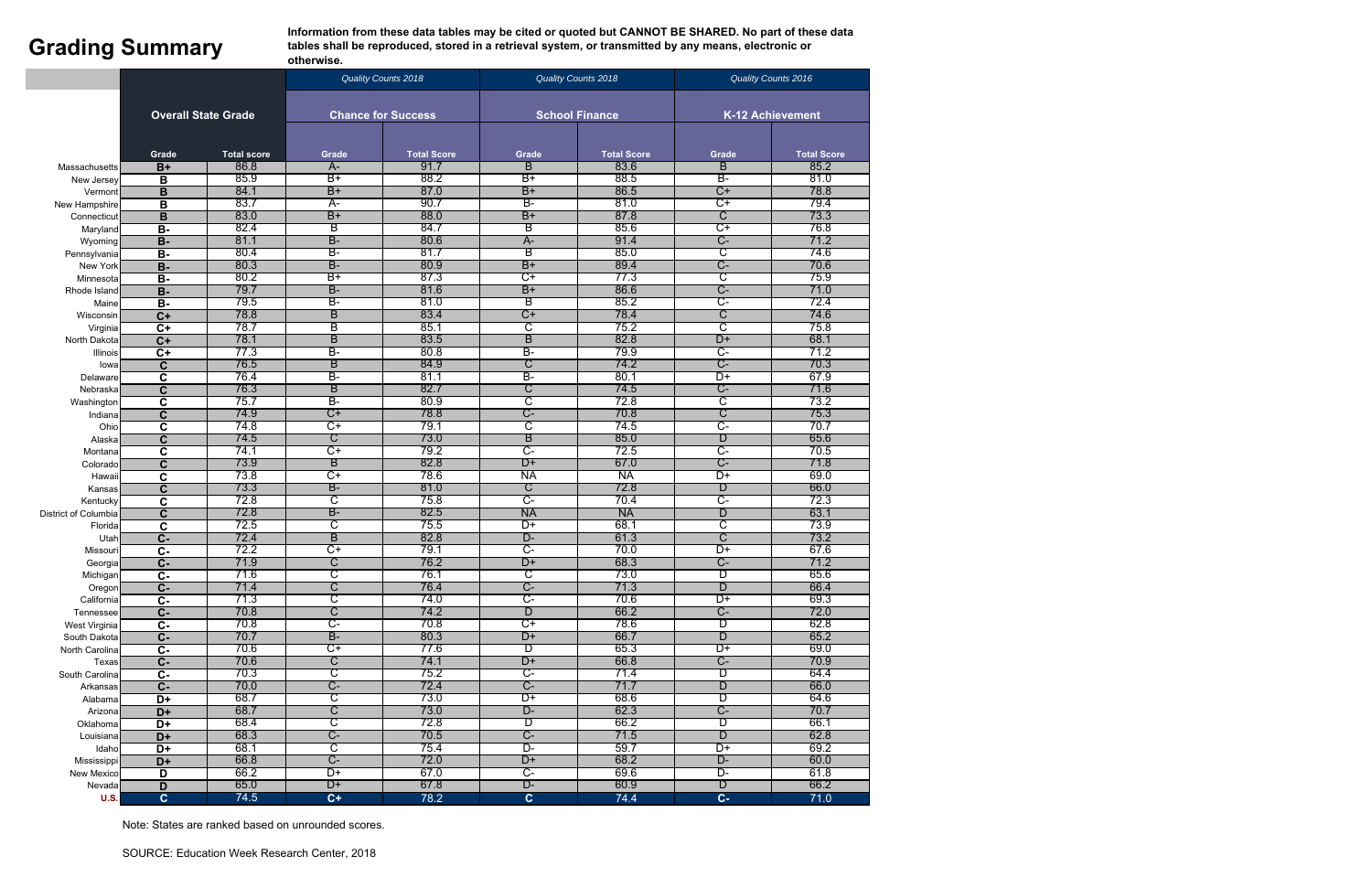## **Chance for Success**

### **Information from these data tables may be cited or quoted but CANNOT BE SHARED. No part of these data tables shall be reproduced, stored in a retrieval system, or transmitted by any means, electronic or otherwise.**

|                             |                 | <b>EARLY FOUNDATIONS</b> |                                                                                   |                                                                                                                  |                                                | <b>SCHOOL YEARS</b>                                                  |                                                        |                                                                      |                                                                               |                                                                               |                                                                          |                                                                                               |
|-----------------------------|-----------------|--------------------------|-----------------------------------------------------------------------------------|------------------------------------------------------------------------------------------------------------------|------------------------------------------------|----------------------------------------------------------------------|--------------------------------------------------------|----------------------------------------------------------------------|-------------------------------------------------------------------------------|-------------------------------------------------------------------------------|--------------------------------------------------------------------------|-----------------------------------------------------------------------------------------------|
|                             |                 |                          | <b>Family Income</b>                                                              | <b>Parent Education</b>                                                                                          | <b>Parental</b><br><b>Employment</b>           | <b>Linguistic</b><br>Integration                                     | <b>Preschool</b><br><b>Enrollment</b>                  | Kindergarten<br><b>Enrollment</b>                                    | <b>4th Grade Reading</b>                                                      | 8th Grade<br>Mathematics                                                      | <b>High School</b><br><b>Graduation</b>                                  | <b>Young-Adult</b><br><b>Education</b>                                                        |
| <b>GRADE</b>                |                 |                          | Percent of children in families<br>with incomes at least 200% of<br>poverty level | Percent of children with at least Percent of children with at least<br>one parent with a<br>postsecondary degree | one parent working<br>full time and year-round | Percent of children whose<br>parents are fluent English-<br>speakers | Percent of 3- and 4-year-olds<br>enrolled in preschool | Percent of eligible children<br>enrolled in kindergarten<br>programs | Percent of 4th grade public<br>school students "proficient" on<br><b>NAEP</b> | Percent of 8th grade public<br>school students "proficient" or<br><b>NAEP</b> | Percent of public high school<br>students who graduate with a<br>diploma | Percent of young adults<br>(18-24) enrolled in<br>postsecondary education or<br>with a degree |
| Massachusetts               | А-              | 91.7                     | 72.7                                                                              | 63.4                                                                                                             | 75.9                                           | 83.8                                                                 | 58.0                                                   | 77.7                                                                 | 49.7                                                                          | 50.8                                                                          | 87.5                                                                     | 71.1                                                                                          |
| New Hampshire               | А-              | 90.7                     | 77.3                                                                              | 65.8                                                                                                             | 83.6                                           | 94.7                                                                 | 50.5                                                   | 79.3                                                                 | 45.9                                                                          | 46.3                                                                          | 88.2                                                                     | 63.4                                                                                          |
| New Jersey                  | $B+$            | 88.2                     | 68.6                                                                              | 57.8                                                                                                             | 79.7                                           | 78.4                                                                 | 64.1                                                   | 77.8                                                                 | 42.8                                                                          | 46.2                                                                          | 90.1                                                                     | 65.0                                                                                          |
| Connecticu                  | B+              | 88.0                     | 70.8<br>69.4                                                                      | 61.1                                                                                                             | 77.8<br>83.9                                   | 85.1                                                                 | 65.6                                                   | 80.7                                                                 | 43.5                                                                          | 36.1                                                                          | 87.4                                                                     | 64.2                                                                                          |
| Minnesota<br>Vermon         | B+<br>B+        | 87.3<br>87.0             | 69.4                                                                              | 64.1<br>55.5                                                                                                     | 78.3                                           | 89.7<br>98.7                                                         | 45.8<br>56.6                                           | 76.0<br>83.0                                                         | 39.0<br>44.7                                                                  | 47.8<br>42.1                                                                  | 82.2<br>87.7                                                             | 63.0<br>59.5                                                                                  |
| Virginia                    | в               | 85.1                     | 67.9                                                                              | 59.0                                                                                                             | 79.1                                           | 87.4                                                                 | 48.4                                                   | 79.0                                                                 | 42.9                                                                          | 37.6                                                                          | 86.7                                                                     | 57.9                                                                                          |
| lowa                        | в               | 84.9                     | 66.7                                                                              | 58.8                                                                                                             | 83.8                                           | 91.9                                                                 | 48.5                                                   | 78.0                                                                 | 37.7                                                                          | 37.3                                                                          | 91.3                                                                     | 62.6                                                                                          |
| Maryland                    | B               | 84.7                     | 71.8                                                                              | 56.9                                                                                                             | 79.7                                           | 86.4                                                                 | 50.2                                                   | 78.0                                                                 | 36.5                                                                          | 34.7                                                                          | 87.6                                                                     | 60.1                                                                                          |
| North Dakot                 | в               | 83.5                     | 68.8                                                                              | 64.0                                                                                                             | 83.3                                           | 96.7                                                                 | 31.1                                                   | 71.5                                                                 | 36.8                                                                          | 39.2                                                                          | 87.5                                                                     | 53.8                                                                                          |
| Wisconsi                    | B               | 83.4<br>82.8             | 65.7<br>67.0                                                                      | 57.1<br>61.8                                                                                                     | 80.5<br>84.3                                   | 91.9<br>90.7                                                         | 45.8<br>42.9                                           | 78.4<br>78.3                                                         | 36.9<br>40.1                                                                  | 40.8<br>37.9                                                                  | 88.2<br>85.2                                                             | 58.7<br>52.1                                                                                  |
| Utal<br>Colorado            | в<br>B          | 82.8                     | 67.1                                                                              | 57.1                                                                                                             | 80.4                                           | 84.8                                                                 | 51.4                                                   | 78.7                                                                 | 38.6                                                                          | 36.9                                                                          | 78.9                                                                     | 51.6                                                                                          |
| Nebraska                    | в               | 82.7                     | 62.8                                                                              | 57.1                                                                                                             | 83.6                                           | 87.6                                                                 | 41.5                                                   | 73.3                                                                 | 39.9                                                                          | 37.7                                                                          | 89.3                                                                     | 57.3                                                                                          |
| <b>District of Columbia</b> | <b>B-</b>       | 82.5                     | 57.1                                                                              | 48.6                                                                                                             | 65.3                                           | 87.9                                                                 | 81.7                                                   | 76.2                                                                 | 27.3                                                                          | 19.1                                                                          | 69.2                                                                     | 72.0                                                                                          |
| Pennsylvania                | в-              | 81.7                     | 62.0                                                                              | 53.6                                                                                                             | 76.8                                           | 91.0                                                                 | 45.2                                                   | 75.8                                                                 | 41.2                                                                          | 36.0                                                                          | 86.1                                                                     | 59.1                                                                                          |
| Rhode Island                | <b>B-</b>       | 81.6                     | 62.9                                                                              | 53.7                                                                                                             | 74.3                                           | 83.2                                                                 | 47.7                                                   | 74.7                                                                 | 40.1                                                                          | 32.0                                                                          | 82.8                                                                     | 70.1                                                                                          |
| Delawar                     | в.              | 81.1<br>81.0             | 66.7<br>61.7                                                                      | 50.0<br>55.1                                                                                                     | 81.7<br>84.2                                   | 87.8<br>90.0                                                         | 50.4<br>44.4                                           | 80.5<br>79.1                                                         | 37.1<br>35.2                                                                  | 29.5<br>33.2                                                                  | 85.5<br>85.7                                                             | 57.7<br>54.9                                                                                  |
| Kansa<br>Main               | <b>B-</b><br>в- | 81.0                     | 62.1                                                                              | 60.5                                                                                                             | 74.5                                           | 95.5                                                                 | 40.7                                                   | 80.0                                                                 | 35.6                                                                          | 35.4                                                                          | 87                                                                       | 59.9                                                                                          |
| Washingtor                  | <b>B-</b>       | 80.9                     | 64.7                                                                              | 54.7                                                                                                             | 78.4                                           | 83.0                                                                 | 42.0                                                   | 74.8                                                                 | 40.4                                                                          | 39.3                                                                          | 79.7                                                                     | 52.5                                                                                          |
| New York                    | в.              | 80.9                     | 59.9                                                                              | 53.7                                                                                                             | 74.5                                           | 76.0                                                                 | 58.2                                                   | 79.7                                                                 | 35.7                                                                          | 30.9                                                                          | 80.4                                                                     | 65.7                                                                                          |
| Illinois                    | <b>B-</b>       | 80.8                     | 61.6                                                                              | 52.6                                                                                                             | 77.0                                           | 82.4                                                                 | 55.8                                                   | 77.8                                                                 | 35.5                                                                          | 32.2                                                                          | 85.5                                                                     | 60.0                                                                                          |
| Wyoming                     | в.              | 80.6                     | 67.6                                                                              | 54.9                                                                                                             | 80.7                                           | 95.1                                                                 | 40.7                                                   | 78.1                                                                 | 41.2                                                                          | 35.3                                                                          | 80                                                                       | 51.5                                                                                          |
| South Dakota                | <b>B-</b><br>C+ | 80.3<br>79.2             | 59.8<br>59.4                                                                      | 57.4<br>57.5                                                                                                     | 77.6<br>77.6                                   | 95.1<br>98.8                                                         | 41.7<br>42.5                                           | 71.9<br>72.6                                                         | 34.6<br>37.3                                                                  | 33.7<br>38.9                                                                  | 83.9<br>85.6                                                             | 58.7<br>46.5                                                                                  |
| Montan<br>Missou            | $C+$            | 79.1                     | 57.8                                                                              | 50.9                                                                                                             | 79.0                                           | 95.3                                                                 | 45.2                                                   | 78.5                                                                 | 36.3                                                                          | 31.4                                                                          | 89                                                                       | 53.0                                                                                          |
| Ohio                        | C+              | 79.1                     | 59.0                                                                              | 51.3                                                                                                             | 76.2                                           | 95.2                                                                 | 44.4                                                   | 75.4                                                                 | 37.8                                                                          | 35.4                                                                          | 83.5                                                                     | 53.6                                                                                          |
| Indian                      | C+              | 78.8                     | 57.4                                                                              | 48.3                                                                                                             | 76.9                                           | 92.0                                                                 | 41.2                                                   | 75.2                                                                 | 39.9                                                                          | 38.7                                                                          | 86.8                                                                     | 54.0                                                                                          |
| Hawai                       | C+              | 78.6                     | 72.3                                                                              | 51.3                                                                                                             | 79.0                                           | 80.3                                                                 | 48.2                                                   | 77.8                                                                 | 29.1                                                                          | 30.0                                                                          | 82.7                                                                     | 47.6                                                                                          |
| North Carolina              | C+              | 77.6                     | 54.1                                                                              | 49.8                                                                                                             | 75.1                                           | 87.6                                                                 | 42.6                                                   | 78.2                                                                 | 38.5                                                                          | 32.6                                                                          | 85.9                                                                     | 53.7                                                                                          |
| Oregor                      | C<br>C.         | 76.4<br>76.2             | 59.9<br>53.7                                                                      | 50.9<br>47.4                                                                                                     | 77.4<br>75.4                                   | 84.7<br>87.8                                                         | 44.1<br>49.6                                           | 76.3<br>80.4                                                         | 33.9<br>33.6                                                                  | 33.7<br>28.4                                                                  | 74.8<br>79.4                                                             | 51.8<br>52.3                                                                                  |
| Georgia<br>Michigar         | C               | 76.1                     | 58.6                                                                              | 50.0                                                                                                             | 73.5                                           | 92.3                                                                 | 46.7                                                   | 78.1                                                                 | 28.6                                                                          | 28.5                                                                          | 79.7                                                                     | 56.9                                                                                          |
| <b>Kentuck</b>              | C               | 75.8                     | 51.7                                                                              | 45.9                                                                                                             | 72.5                                           | 95.1                                                                 | 41.7                                                   | 79.2                                                                 | 40.4                                                                          | 27.7                                                                          | 88.6                                                                     | 48.7                                                                                          |
| Florida                     | C               | 75.5                     | 53.3                                                                              | 48.9                                                                                                             | 75.0                                           | 78.9                                                                 | 50.9                                                   | 79.4                                                                 | 38.5                                                                          | 26.1                                                                          | 80.7                                                                     | 54.2                                                                                          |
| Idah                        | C               | 75.4                     | 55.5                                                                              | 53.7                                                                                                             | 81.0                                           | 90.5                                                                 | 30.6                                                   | 73.7                                                                 | 36.1                                                                          | 34.0                                                                          | 79.7                                                                     | 48.0                                                                                          |
| South Carolina              | C               | 75.2                     | 52.2                                                                              | 47.1                                                                                                             | 74.7                                           | 93.3                                                                 | 46.9                                                   | 81.4                                                                 | 33.5                                                                          | 25.7                                                                          | 82.6                                                                     | 50.8                                                                                          |
| <b>Tennesse</b><br>Texas    | C<br>C          | 74.2<br>74.1             | 53.8<br>52.9                                                                      | 44.5<br>40.8                                                                                                     | 74.4<br>77.1                                   | 91.9<br>72.5                                                         | 37.8<br>42.7                                           | 74.9<br>79.2                                                         | 33.2<br>30.6                                                                  | 29.2<br>32.3                                                                  | 88.50<br>89.7                                                            | 49.5<br>49.6                                                                                  |
| California                  | C               | 74.0                     | 57.1                                                                              | 43.6                                                                                                             | 73.6                                           | 64.1                                                                 | 48.7                                                   | 80.1                                                                 | 27.8                                                                          | 27.1                                                                          | 83.00                                                                    | 59.6                                                                                          |
| Arizona                     | С               | 73.0                     | 51.9                                                                              | 42.8                                                                                                             | 74.9                                           | 79.4                                                                 | 38.3                                                   | 78.9                                                                 | 29.6                                                                          | 34.8                                                                          | 79.5                                                                     | 49.7                                                                                          |
| Alabama                     | C               | 73.0                     | 53.6                                                                              | 45.5                                                                                                             | 74.4                                           | 95.1                                                                 | 42.9                                                   | 78.7                                                                 | 28.7                                                                          | 17.2                                                                          | 87.1                                                                     | 52.0                                                                                          |
| Alaska                      | C               | 73.0                     | 67.2                                                                              | 43.6                                                                                                             | 69.4                                           | 90.9                                                                 | 37.2                                                   | 79.5                                                                 | 29.9                                                                          | 31.8                                                                          | 76.1                                                                     | 34.5                                                                                          |
| Oklahoma                    | $\mathbf{C}$    | 72.8                     | 52.4                                                                              | 43.5                                                                                                             | 76.7                                           | 90.7                                                                 | 43.9                                                   | 76.8                                                                 | 32.6                                                                          | 22.9                                                                          | 81.6                                                                     | 46.1                                                                                          |
| Arkansas<br>Mississippi     | C-<br>C-        | 72.4<br>72.0             | 47.7<br>48.4                                                                      | 39.3<br>42.8                                                                                                     | 74.1<br>71.0                                   | 92.0<br>96.5                                                         | 49.7<br>51.3                                           | 78.0<br>80.3                                                         | 31.5<br>26.0                                                                  | 24.9<br>21.8                                                                  | -87<br>82.3                                                              | 48.9<br>53.1                                                                                  |
| West Virginia               | C-              | 70.8                     | 49.7                                                                              | 42.1                                                                                                             | 69.8                                           | 98.9                                                                 | 32.9                                                   | 77.1                                                                 | 30.0                                                                          | 20.5                                                                          | 89.8                                                                     | 52.1                                                                                          |
| Louisiana                   | $C-$            | 70.5                     | 50.7                                                                              | 39.2                                                                                                             | 69.5                                           | 95.1                                                                 | 52.5                                                   | 78.7                                                                 | 28.5                                                                          | 17.9                                                                          | 78.6                                                                     | 46.5                                                                                          |
| Nevada                      | D+              | 67.8                     | 53.6                                                                              | 36.8                                                                                                             | 75.2                                           | 73.8                                                                 | 36.7                                                   | 78.8                                                                 | 29.0                                                                          | 26.1                                                                          | 73.6                                                                     | 41.2                                                                                          |
| New Mexico                  | D+              | 67.0                     | 45.2                                                                              | 39.3                                                                                                             | 70.2                                           | 82.1                                                                 | 42.4                                                   | 76.9                                                                 | 22.9                                                                          | 20.6                                                                          | 71                                                                       | 47.6                                                                                          |
| <b>U.S.</b>                 | $C +$           | 78.2                     | 58.7                                                                              | 49.6                                                                                                             | 76.3                                           | 82.8                                                                 | 47.7                                                   | 78.3                                                                 | 34.8                                                                          | 32.1                                                                          | 84.1                                                                     | 56.0                                                                                          |

Note: States are ordered based on unrounded values for the Chance-for-Success Index.

 $1$ Values in the U.S. row report results for the nation as a whole, if it had been treated as a state.

SOURCE: Education Week Research Center, 2018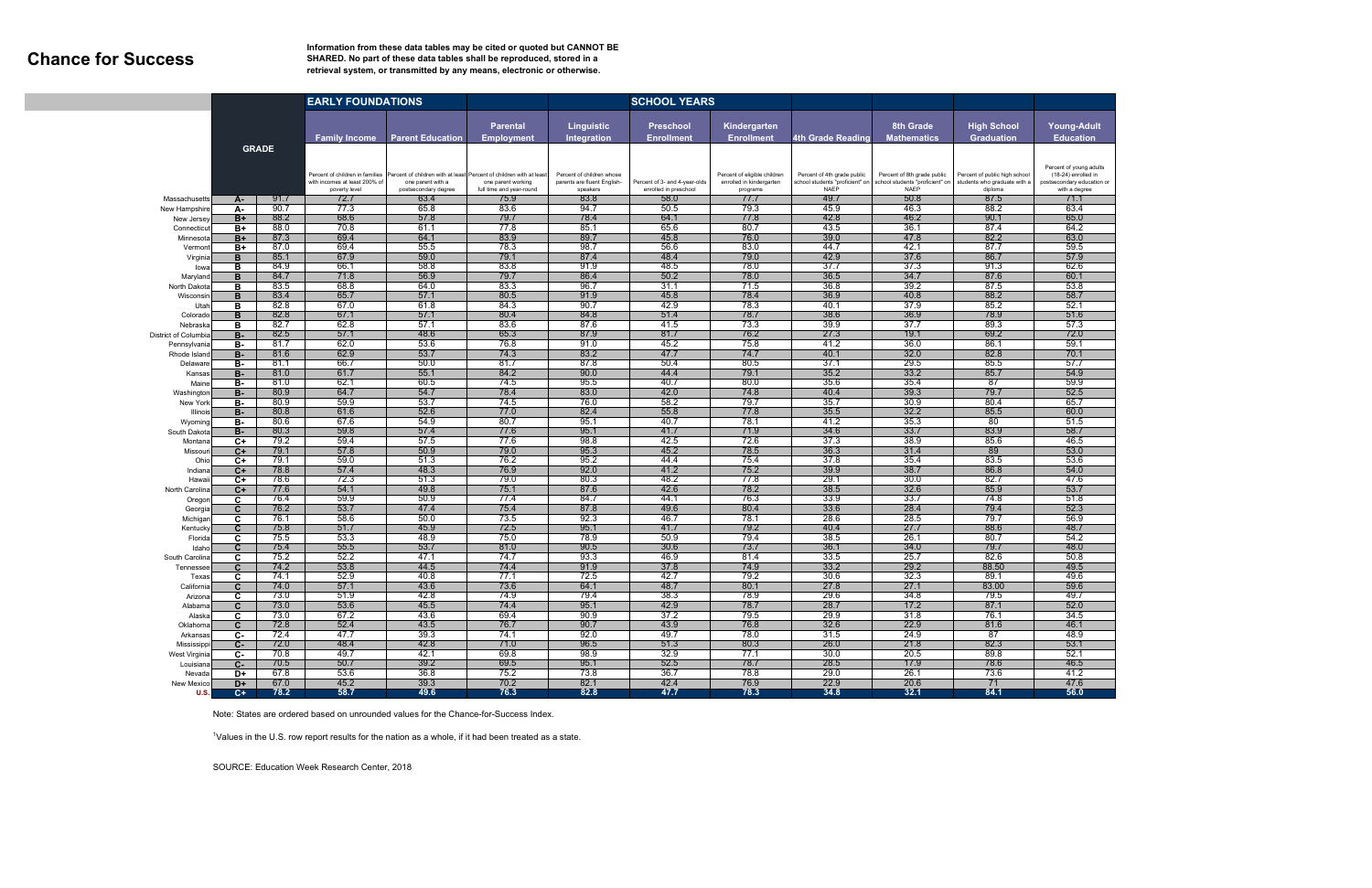**Information from these data tables may be cited or quoted but CANNOT BE SHARED. No part of these data Chance for Success tables shall be reproduced, stored in a retrieval system, or transmitted by any means, electronic or otherwise.** 

|                              | <b>ADULT OUTCOMES</b>            |                                |                               |
|------------------------------|----------------------------------|--------------------------------|-------------------------------|
|                              | <b>Adult Educational</b>         |                                |                               |
|                              |                                  |                                | <b>Steady</b>                 |
|                              | <b>Attainment</b>                | <b>Annual Income</b>           | <b>Employment</b>             |
|                              |                                  |                                |                               |
|                              |                                  |                                |                               |
|                              | Percent of adults (25-64) with a | Percent of adults (25-64) with | Percent of adults (25-64) in  |
|                              | 2- or 4-year postsecondary       | incomes at or above national   | labor force working full time |
| Massachusetts                | degree<br>53.4                   | median<br>62.6                 | and year-round<br>72.0        |
| New Hampshire                | 49.4                             | 57.4                           | 74.6                          |
| New Jersey                   | 48.3                             | 60.0                           | 73.4                          |
| Connecticut                  | 49.1                             | 61.5                           | 72 0                          |
| Minnesota                    | 50.2                             | 58.1                           | 74.5                          |
| Vermont                      | 45.2                             | 53.4                           | 73.3                          |
| Virginia                     | 48.2                             | 57.0                           | 75.8                          |
| lowa                         | 44.6                             | 53.2                           | 77.2                          |
| Maryland                     | 47.5                             | 61.6                           | 76.3                          |
| North Dakota                 | 47.3                             | 57.2                           | 76.4                          |
| Wisconsin                    | 43.6                             | 53.0                           | 74.0                          |
| Utah                         | 43.7                             | 50.9                           | 72.5                          |
| Colorado                     | 49.9                             | 56.0                           | 73.6                          |
| Nebraska                     | 46.0                             | 51.6                           | 78.2                          |
| District of Columbia         | 63.4<br>42.6                     | 67.9<br>53.2                   | 76.5<br>74.0                  |
| Pennsylvania<br>Rhode Island | 44.7                             | 56.4                           | 71.7                          |
| Delaware                     | 40.5                             | 53.6                           | 76.4                          |
| Kansas                       | 43.7                             | 51.2                           | 77.3                          |
| Maine                        | 42.4                             | 49.1                           | 71.1                          |
| Washington                   | 46.2                             | 56.9                           | 71.6                          |
| New York                     | 47.3                             | 55.0                           | 72.8                          |
| Illinois                     | 44.7                             | 53.7                           | 73.0                          |
| Wyoming                      | 40.1                             | 51.7                           | 71.0                          |
| South Dakota                 | 45.0                             | 50.7                           | 77.3                          |
| Montana                      | 42.6                             | 46.0                           | 69.2                          |
| Missouri                     | 39.3                             | 48.5                           | 76.0                          |
| Ohio                         | 39.4                             | 50.4                           | 73.4                          |
| Indiana                      | 37.2                             | 48.5                           | 74.1                          |
| Hawaii                       | 45.3                             | 53.9                           | 76.1                          |
| North Carolina               | 42.5                             | 46.2                           | 73.2                          |
| Oregon                       | 42.9<br>40.2                     | 48.9<br>48.6                   | 68.1<br>74.9                  |
| Georgia<br>Michigan          | 39.6                             | 49.6                           | 70.8                          |
| Kentucky                     | 34.5                             | 47.4                           | 74.4                          |
| Florida                      | 40.0                             | 42.9                           | 72.5                          |
| Idaho                        | 38.3                             | 45.0                           | 72.2                          |
| South Carolina               | 38.1                             | 44.3                           | 749                           |
| Tennessee                    | 35.9                             | 45.4                           | 75.1                          |
| Texas                        | 37.2                             | 49.3                           | 75.8                          |
| California                   | 41.4                             | 51.7                           | 69.6                          |
| Arizona                      | 37.7                             | 47.7                           | 72.2                          |
| Alabama                      | 35.2                             | 46.3                           | 75.3                          |
| Alaska                       | 37.1                             | 59.6                           | 62.4                          |
| Oklahoma                     | 34.8                             | 46.0                           | 76.0                          |
| Arkansas                     | 30.7                             | 42.2                           | 76.2                          |
| Mississippi                  | 32.5                             | 41.4                           | 75.0<br>72.0                  |
| West Virginia                | 30.7<br>30.5                     | 43.8<br>46.5                   | 73.5                          |
| Louisiana<br>Nevada          | 31.1                             | 44.6                           | 70.7                          |
| New Mexico                   | 36.1                             | 43.2                           | 71.4                          |
| U.S.                         | 41.7                             | 51.3                           | 73.2                          |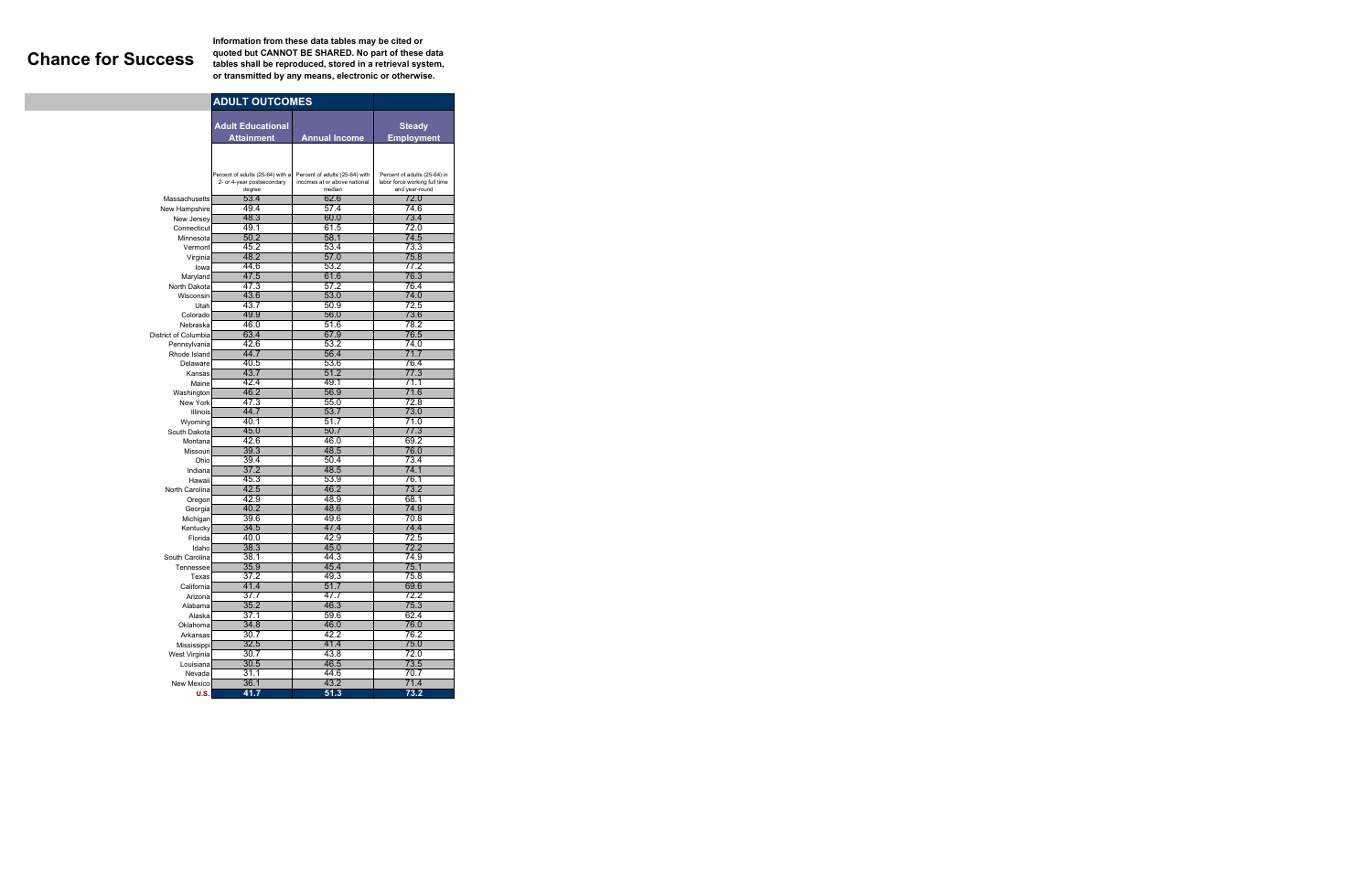Information from these data tables may be cited or quoted but CANNOT BE SHARED. No part of these data tables shall be reproduced, stored in a retrieval system, or **SChOOL FINANCE**<br> **SCHOOL FINANCE transmitted by any means, electronic or otherwise.** 

> $1$  Figures in this column are adjusted to reflect regional cost differences and weighted for student needs.

|                                   |                         |              | <b>EQUITY</b>                                                                                                                              |                                                                                         |                                                                                                  |                                                                               | <b>SPENDING</b>                                                                                   |                                                                                                        |                                                                                                                                                                         |                                                                              |
|-----------------------------------|-------------------------|--------------|--------------------------------------------------------------------------------------------------------------------------------------------|-----------------------------------------------------------------------------------------|--------------------------------------------------------------------------------------------------|-------------------------------------------------------------------------------|---------------------------------------------------------------------------------------------------|--------------------------------------------------------------------------------------------------------|-------------------------------------------------------------------------------------------------------------------------------------------------------------------------|------------------------------------------------------------------------------|
|                                   |                         | <b>GRADE</b> | <b>Wealth-Neutrality</b><br>Score (2015)                                                                                                   | <b>McLoone Index</b><br>$(2015)^{1}$                                                    | <b>Coefficient of</b><br>Variation (2015) <sup>1</sup>                                           | <b>Restricted Range</b><br>$(2015)^{1}$                                       |                                                                                                   |                                                                                                        | Spending Index (2015)                                                                                                                                                   |                                                                              |
|                                   |                         |              | Relationship between district<br>funding and local property<br>wealth (negative value<br>indicates higher funding for<br>poorer districts) | Actual spending as percent of<br>amount needed to bring all<br>students to median level | Amount of disparity in<br>spending across districts<br>(lower value indicates greater<br>equity) | Difference in per-pupil<br>spending levels at the 95th<br>and 5th percentiles | <b>Per-pupil</b><br>expenditures<br>(PPE), adjusted<br>for regional cost<br>differences<br>(2015) | <b>Percent of</b><br>students in<br>districts with<br><b>PPE</b> at or above<br>U.S. average<br>(2015) | Per-pupil spending levels weighted by<br>the degree to which districts meet or<br>approach the national average for<br>expenditures (cost and student need<br>adjusted) | <b>Percent of total</b><br>taxable resources<br>spent on<br>education (2015) |
| Wyoming                           | А-                      | 91.4         | 0.0                                                                                                                                        | 92.8                                                                                    | 0.2                                                                                              | 4,436                                                                         | 17,700                                                                                            | 100.0                                                                                                  | 100.0                                                                                                                                                                   | 4.7                                                                          |
| New York                          | B+                      | 89.4         | 0.1                                                                                                                                        | 92.9                                                                                    | 0.1                                                                                              | 7,097                                                                         | 18,665                                                                                            | 100.0                                                                                                  | 100.0                                                                                                                                                                   | 4.2                                                                          |
| New Jersey                        | $B+$                    | 88.5         | 0.1                                                                                                                                        | 90.5                                                                                    | 0.2                                                                                              | 9,316                                                                         | 16,337                                                                                            | 100.0                                                                                                  | 100.0                                                                                                                                                                   | 4.8                                                                          |
| Connecticut<br>Rhode Island       | $B+$<br>$B+$            | 87.8<br>86.6 | 0.1<br>0.1                                                                                                                                 | 89.4<br>89.3                                                                            | 0.1<br>0.1                                                                                       | 7,947<br>5,119                                                                | 17,283<br>15,002                                                                                  | 100.0<br>100.0                                                                                         | 100.0<br>100.0                                                                                                                                                          | $-4.1$<br>3.9                                                                |
| Vermont                           | B+                      | 86.5         | 0.1                                                                                                                                        | 79.2                                                                                    | 0.2                                                                                              | 12,601                                                                        | 20,795                                                                                            | 82.0                                                                                                   | 97.7                                                                                                                                                                    | 5.4                                                                          |
| Maryland                          | B                       | 85.6         | 0.2                                                                                                                                        | 95.3                                                                                    | 0.1                                                                                              | 3,407                                                                         | 13,075                                                                                            | 100.0                                                                                                  | 100.0                                                                                                                                                                   | 3.7                                                                          |
| Maine                             | в                       | 85.2         | 0.1                                                                                                                                        | 89.6                                                                                    | 0.2                                                                                              | 5,639                                                                         | 15,912                                                                                            | 84.6                                                                                                   | 98.6                                                                                                                                                                    | 4.3                                                                          |
| Alaska                            | $\overline{B}$          | 85.0         | $-0.2$                                                                                                                                     | 85.0                                                                                    | 0.4                                                                                              | 22,540                                                                        | 20,640                                                                                            | 96.7                                                                                                   | 99.4                                                                                                                                                                    | 4.8                                                                          |
| Pennsylvania                      | В                       | 85.0         | 0.1                                                                                                                                        | 90.4                                                                                    | 0.2                                                                                              | 6,250                                                                         | 15,291                                                                                            | 95.1                                                                                                   | 99.7                                                                                                                                                                    | $\overline{3.8}$                                                             |
| Massachusetts                     | $\overline{B}$          | 83.6         | 0.2                                                                                                                                        | 92.0                                                                                    | 0.2                                                                                              | 6,925                                                                         | 14,569                                                                                            | 99.7                                                                                                   | 100.0                                                                                                                                                                   | 3.3                                                                          |
| North Dakota                      | в                       | 82.8         | 0.0                                                                                                                                        | 93.2                                                                                    | 0.2                                                                                              | 3,953                                                                         | 14,372                                                                                            | 90.8                                                                                                   | 99.2                                                                                                                                                                    | 2.6                                                                          |
| New Hampshire                     | <b>B-</b>               | 81.0         | 0.2                                                                                                                                        | 81.1                                                                                    | 0.2                                                                                              | 8,646                                                                         | 15,719                                                                                            | 80.5                                                                                                   | 98.6                                                                                                                                                                    | 3.8                                                                          |
| Delaware                          | в.                      | 80.1         | 0.3                                                                                                                                        | 89.3                                                                                    | 0.1                                                                                              | 4,840                                                                         | 14,224                                                                                            | 91.4                                                                                                   | 99.5                                                                                                                                                                    | 2.7                                                                          |
| Illinois                          | <b>B-</b>               | 79.9         | 0.2                                                                                                                                        | 87.3                                                                                    | 0.2                                                                                              | 8,234                                                                         | 13,403                                                                                            | 79.4                                                                                                   | 98.0                                                                                                                                                                    | 3.8                                                                          |
| West Virginia                     | $\overline{C+}$         | 78.6         | 0.1                                                                                                                                        | 95.2                                                                                    | 0.1                                                                                              | 3,110                                                                         | 12,993                                                                                            | 29.4                                                                                                   | 94.2                                                                                                                                                                    | 4.2                                                                          |
| Wisconsin                         | $C+$                    | 78.4         | 0.1                                                                                                                                        | 94.7                                                                                    | 0.1                                                                                              | 2,888                                                                         | 12,442                                                                                            | 43.3                                                                                                   | 96.7                                                                                                                                                                    | 3.5                                                                          |
| Minnesota                         | $C+$                    | 77.3         | 0.1                                                                                                                                        | 91.6                                                                                    | 0.1                                                                                              | 4,290                                                                         | 12,692                                                                                            | 44.9                                                                                                   | 95.0                                                                                                                                                                    | 3.3                                                                          |
| Virginia                          | С                       | 75.2         | 0.2                                                                                                                                        | 88.3                                                                                    | 0.1                                                                                              | 4,637                                                                         | 10,358                                                                                            | 57.2                                                                                                   | 95.2                                                                                                                                                                    | 3.0                                                                          |
| Ohic                              | $\overline{\mathbf{c}}$ | 74.5<br>74.5 | 0.1<br>0.2                                                                                                                                 | 90.4<br>93.0                                                                            | 0.2<br>0.2                                                                                       | 6,058<br>5,350                                                                | 12,543<br>14,028                                                                                  | 34.5<br>35.2                                                                                           | 91.2<br>94.0                                                                                                                                                            | 3.6<br>3.4                                                                   |
| Nebraska                          | C                       | 74.2         | 0.1                                                                                                                                        | 93.5                                                                                    |                                                                                                  | 2,695                                                                         | 13,102                                                                                            | 15.8                                                                                                   | 91.4                                                                                                                                                                    | 3.4                                                                          |
| lowa<br>Michigar                  | C<br>$\mathbf{C}$       | 73.0         | 0.2                                                                                                                                        | 93.3                                                                                    | 0.1<br>0.1                                                                                       | 3,493                                                                         | 12,765                                                                                            | 18.1                                                                                                   | 89.5                                                                                                                                                                    | 3.5                                                                          |
|                                   | C                       | 72.8         | 0.1                                                                                                                                        | 91.9                                                                                    | 0.1                                                                                              | 2,843                                                                         | 10,395                                                                                            | 30.4                                                                                                   | 92.4                                                                                                                                                                    | 2.8                                                                          |
| Washington<br>Kansas              | $\mathbf{C}$            | 72.8         | 0.1                                                                                                                                        | 89.8                                                                                    | 0.1                                                                                              | 3,725                                                                         | 11,761                                                                                            | 14.0                                                                                                   | 87.6                                                                                                                                                                    | 3.6                                                                          |
| Montana                           | $C -$                   | 72.5         | 0.1                                                                                                                                        | 91.0                                                                                    | 0.3                                                                                              | 4,418                                                                         | 13,849                                                                                            | 27.5                                                                                                   | 89.2                                                                                                                                                                    | 3.4                                                                          |
| Arkansas                          | $C -$                   | 71.7         | 0.2                                                                                                                                        | 93.1                                                                                    | 0.2                                                                                              | 4,090                                                                         | 11,758                                                                                            | 12.9                                                                                                   | 83.2                                                                                                                                                                    | 4.0                                                                          |
| Louisiana                         | $\overline{c}$          | 71.5         | 0.3                                                                                                                                        | 93.3                                                                                    | 0.1                                                                                              | 4,201                                                                         | 12,153                                                                                            | 29.6                                                                                                   | 93.6                                                                                                                                                                    | 3.0                                                                          |
| South Carolina                    | $C -$                   | 71.4         | 0.2                                                                                                                                        | 86.9                                                                                    | 0.2                                                                                              | 4,786                                                                         | 11,178                                                                                            | 21.3                                                                                                   | 86.6                                                                                                                                                                    | 3.9                                                                          |
| Oregon                            | Ċ-                      | 71.3         | 0.1                                                                                                                                        | 92.1                                                                                    | 0.1                                                                                              | 2,866                                                                         | 11,515                                                                                            | 13.0                                                                                                   | 88.8                                                                                                                                                                    | 3.0                                                                          |
| Indiana                           | $C -$                   | 70.8         | 0.0                                                                                                                                        | 90.9                                                                                    | 0.1                                                                                              | 2,973                                                                         | 11,342                                                                                            | 3.5                                                                                                    | 82.4                                                                                                                                                                    | 3.4                                                                          |
| California                        | $c-$                    | 70.6         | 0.1                                                                                                                                        | 89.8                                                                                    | 0.2                                                                                              | 3,492                                                                         | 9,417                                                                                             | 23.8                                                                                                   | 88.9                                                                                                                                                                    | 2.7                                                                          |
| Kentucky                          | $C -$                   | 70.4         | 0.1                                                                                                                                        | 91.8                                                                                    | 0.1                                                                                              | 2,531                                                                         | 10,945                                                                                            | 0.6                                                                                                    | 83.9                                                                                                                                                                    | 3.5                                                                          |
| Missouri                          | C-                      | 70.0         | 0.2                                                                                                                                        | 91.8                                                                                    | 0.1                                                                                              | 3,342                                                                         | 11,558                                                                                            | 11.8                                                                                                   | 85.0                                                                                                                                                                    | 3.3                                                                          |
| New Mexico                        | C-                      | 69.6         | 0.1                                                                                                                                        | 91.1                                                                                    | 0.2                                                                                              | 4,313                                                                         | 10,768                                                                                            | 14.1                                                                                                   | 82.7                                                                                                                                                                    | 3.5                                                                          |
| Alabama                           | D+                      | 68.6         | 0.2                                                                                                                                        | 92.2                                                                                    | 0.1                                                                                              | 2,607                                                                         | 10,142                                                                                            | $\overline{1.9}$                                                                                       | 81.3                                                                                                                                                                    | 3.3                                                                          |
| Georgia                           | D+                      | 68.3         | 0.2                                                                                                                                        | 91.0                                                                                    | 0.1                                                                                              | 4,110                                                                         | 9,742                                                                                             | 9.2                                                                                                    | 83.6                                                                                                                                                                    | 3.3                                                                          |
| Mississippi                       | D+                      | 68.2         | 0.2                                                                                                                                        | 91.8                                                                                    | 0.1                                                                                              | 2,823                                                                         | 9,885                                                                                             | 2.0                                                                                                    | 73.1                                                                                                                                                                    | $\overline{3.7}$                                                             |
| Florida                           | D+                      | 68.1         | 0.1                                                                                                                                        | 96.0                                                                                    | 0.1                                                                                              | 1,648                                                                         | 9,737                                                                                             | 0.1<br>$\overline{3.7}$                                                                                | 78.1                                                                                                                                                                    | 2.7                                                                          |
| Colorado                          | D+<br>$D+$              | 67.0<br>66.8 | 0.2<br>0.1                                                                                                                                 | 91.0<br>92.7                                                                            | 0.1<br>0.2                                                                                       | 3,029<br>3,641                                                                | 9,733<br>8,485                                                                                    | 6.8                                                                                                    | 83.0<br>80.0                                                                                                                                                            | 2.8<br>3.1                                                                   |
| Texas                             |                         | 66.7         | 0.2                                                                                                                                        | 93.7                                                                                    | 0.2                                                                                              | 3,825                                                                         | 11,133                                                                                            | 11.2                                                                                                   | 77.8                                                                                                                                                                    | 2.6                                                                          |
| South Dakota<br>Tennessee         | D+<br>D                 | 66.2         | 0.2                                                                                                                                        | 91.6                                                                                    | 0.1                                                                                              | 2,546                                                                         | 9,605                                                                                             | 1.7                                                                                                    | 77.0                                                                                                                                                                    | 2.6                                                                          |
| Oklahoma                          | D                       | 66.2         | 0.0                                                                                                                                        | 92.1                                                                                    | 0.2                                                                                              | 2,688                                                                         | 9,227                                                                                             | 2.3                                                                                                    | 70.1                                                                                                                                                                    | $\overline{2.9}$                                                             |
| North Carolina                    | D                       | 65.3         | 0.2                                                                                                                                        | 93.7                                                                                    | 0.1                                                                                              | 2,569                                                                         | 9,217                                                                                             | 2.5                                                                                                    | 76.6                                                                                                                                                                    | 2.3                                                                          |
| Arizona                           | D-                      | 62.3         | 0.1                                                                                                                                        | 92.1                                                                                    | 0.2                                                                                              | 2,961                                                                         | 8,131                                                                                             | 2.6                                                                                                    | 65.3                                                                                                                                                                    | 2.4                                                                          |
| Utah                              | D-                      | 61.3         | 0.3                                                                                                                                        | 93.6                                                                                    | 0.2                                                                                              | 2,463                                                                         | 7,207                                                                                             | 2.1                                                                                                    | 59.4                                                                                                                                                                    | 2.9                                                                          |
| Nevada                            | D-                      | 60.9         | 0.2                                                                                                                                        | $\n  NA\n$                                                                              | 0.2                                                                                              | 2,631                                                                         | 8,801                                                                                             | 3.2                                                                                                    | 76.5                                                                                                                                                                    | 2.8                                                                          |
| Idaho                             | D-                      | 59.7         | 0.4                                                                                                                                        | 88.7                                                                                    | 0.3                                                                                              | 3,454                                                                         | 8,422                                                                                             | 2.8                                                                                                    | 62.3                                                                                                                                                                    | 3.0                                                                          |
| District of Columbia <sup>3</sup> | <b>NA</b>               | <b>NA</b>    | <b>NA</b>                                                                                                                                  | <b>NA</b>                                                                               | <b>NA</b>                                                                                        | <b>NA</b>                                                                     | 15,354                                                                                            | 100.0                                                                                                  | 100.0                                                                                                                                                                   | NA <sup>4</sup>                                                              |
| Hawaii <sup>3</sup>               | <b>NA</b>               | <b>NA</b>    | <b>NA</b>                                                                                                                                  | <b>NA</b>                                                                               | <b>NA</b>                                                                                        | <b>NA</b>                                                                     | 13,436                                                                                            | 100.0                                                                                                  | 100.0                                                                                                                                                                   | 3.0                                                                          |
| U.S. <sup>5</sup>                 | $\mathbf{C}$            | 74.4         | 0.138                                                                                                                                      | 91.1                                                                                    | 0.157                                                                                            | 4,776                                                                         | 12,526                                                                                            | 39.7                                                                                                   | 87.5                                                                                                                                                                    | 3.3                                                                          |

 $2$  The Clark County school district enrolls the majority of students in Nevada, making its perpupil spending the statewide median. In addition, Clark County is Nevada's lowest-spending district. Because of these two factors, a value for the McLoone Index comparable to other states' cannot be calculated. Nevada's grade is based on all other available indicators.

 $3$  The District of Columbia and Hawaii are single-district jurisdictions. As a result, it is not possible to calculate measures of financial equity, which capture the distribution of funding across districts within a state. The District of Columbia and Hawaii do not receive grades for school finance.

 $4$  The District of Columbia does not have a state-level revenue source.

 $5$  The U.S. row reports the indicator value for the average state.

Note: States are ordered based on unrounded scores.

SOURCE: Education Week Research Center, 2018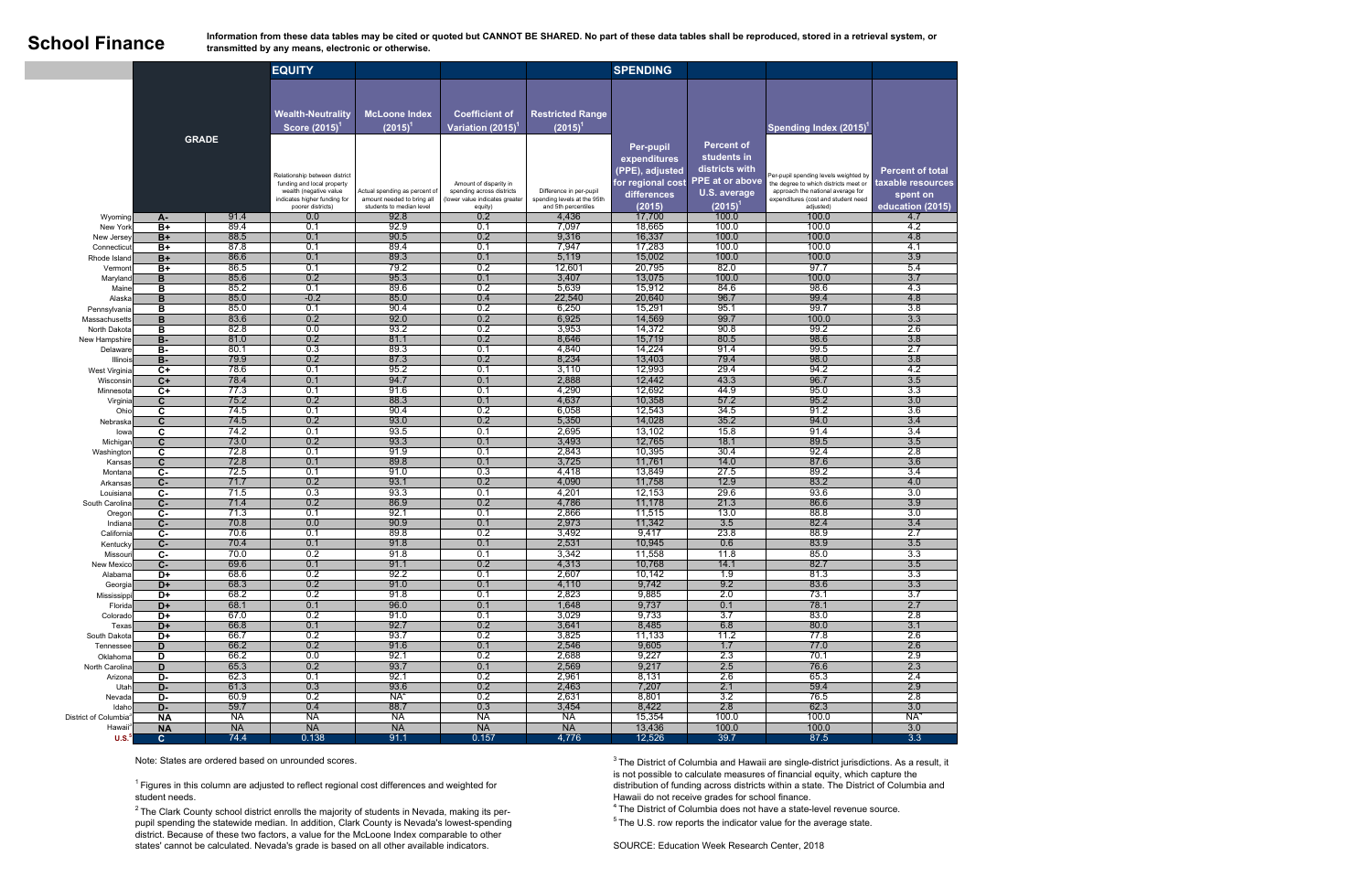Information from these data tables may be cited or quoted but CANNOT BE SHARED. No part of these data tables shall be reproduced, stored in a retrieval system, or transmitted by any means, electronic or otherwise. **system, or transmitted by any means, electronic or otherwise.** 

|                                  | <b>ACHIEVEMENT LEVEL</b>                           |              |                                                           |              |                                                       |              |                                                            |                   |                                                               |                  |
|----------------------------------|----------------------------------------------------|--------------|-----------------------------------------------------------|--------------|-------------------------------------------------------|--------------|------------------------------------------------------------|-------------------|---------------------------------------------------------------|------------------|
|                                  |                                                    |              | <b>NAEP Mathematics 2015</b><br><b>Percent Proficient</b> |              | <b>NAEP Reading 2015</b><br><b>Percent Proficient</b> |              | <b>NAEP Math Scale Score</b><br><b>Change 2003 to 2015</b> |                   | <b>NAEP Reading Scale Score</b><br><b>Change 2003 to 2015</b> |                  |
|                                  |                                                    | <b>GRADE</b> | 4th Grade                                                 | 8th Grade    | 4th Grade                                             | 8th Grade    | 4th Grade                                                  | 8th Grade         | 4th Grade                                                     | 8th Grade        |
| Massachusetts                    | B                                                  | 85.2         | 53.9                                                      | 50.8         | 49.7                                                  | 45.7         | 8.9                                                        | 10.4              | 7.7                                                           | 1.6              |
| New Jersey                       | в-                                                 | 81.0         | 46.9                                                      | 46.2         | 42.8                                                  | 40.6         | 6.6                                                        | 12.0              | 4.4                                                           | 3.1              |
| New Hampshire                    | $C+$                                               | 79.4         | 51.4                                                      | 46.3         | 45.9                                                  | 45.0         | 6.0                                                        | 8.2               | 4.2                                                           | 4.1              |
| Vermont                          | $\overline{C+}$                                    | 78.8         | 43.2                                                      | 42.1         | 44.7                                                  | 43.8         | 1.3                                                        | -4.7              | 4.0                                                           | 3.4              |
| Maryland                         | $\overline{C}$ +                                   | 76.8         | 40.2                                                      | 34.7         | 36.5                                                  | 37.4         | 6.4                                                        | 5.4               | 4.3                                                           | 6.3              |
| Minnesota                        | C                                                  | 75.9         | 53.4                                                      | 47.8         | 39.0                                                  | 39.7         | 7.7                                                        | 3.5               | 0.7                                                           | 2.5              |
| Virginia                         | $\overline{\mathbf{c}}$                            | 75.8         | 47.3                                                      | 37.6         | 42.9                                                  | 35.9         | 7.4                                                        | 6.0               | 5.6                                                           | $-1.2$           |
| Indiana                          | c                                                  | 75.3         | 49.7                                                      | 38.7         | 39.9                                                  | 37.1         | 9.7                                                        | 6.0               | 6.9                                                           | 3.4              |
| Wisconsin                        | $\mathbf c$                                        | 74.6         | 45.4                                                      | 40.8<br>36.0 | 36.9                                                  | 39.0<br>39.7 | $+6.6$                                                     | $+5.2$            | $+2.5$                                                        | $+3.1$           |
| Pennsylvania                     | $\overline{\mathbf{c}}$<br>$\overline{\mathbf{c}}$ | 74.6<br>73.9 | 45.0<br>42.0                                              | 26.1         | 41.2<br>38.5                                          | 30.3         | $+7.4$<br>$+8.9$                                           | $+5.1$            | $+8.0$<br>$+9.2$                                              | $+4.5$<br>$+6.1$ |
| Florida                          | C                                                  | 73.3         | 40.9                                                      | 36.1         | 43.5                                                  | 43.3         | $-0.5$                                                     | $+4.0$<br>$+0.2$  | $+0.6$                                                        | $+5.8$           |
| Connecticut<br>Washington        | ट                                                  | 73.2         | 46.9                                                      | 39.3         | 40.4                                                  | 37.4         | $+6.7$                                                     | $+5.4$            | $+4.8$                                                        | $+2.8$           |
| Utar                             | $\overline{\mathbf{c}}$                            | 73.2         | 43.8                                                      | 37.9         | 40.1                                                  | 38.0         | $+7.8$                                                     | $+5.5$            | $+6.9$                                                        | $+5.1$           |
| Maine                            | $\overline{C}$ -                                   | 72.4         | 41.1                                                      | 35.4         | 35.6                                                  | 35.6         | $+4.6$                                                     | $+3.0$            | 0                                                             | $+0.1$           |
| Kentucky                         | $\overline{c}$ -                                   | 72.3         | 40.5                                                      | 27.7         | 40.4                                                  | 36.1         | $+13.0$                                                    | $+3.7$            | $+9.0$                                                        | $+1.6$           |
| Tennessee                        | $C-$                                               | 72.0         | 40.2                                                      | 29.2         | 33.2                                                  | 32.8         | $+12.9$                                                    | $+10.0$           | $+6.7$                                                        | $+6.7$           |
| Colorado                         | Ċ-                                                 | 71.8         | 42.7                                                      | 36.9         | 38.6                                                  | 38.2         | $+6.4$                                                     | $+2.1$            | $+0.4$                                                        | $+0.5$           |
| Nebraska                         | $\overline{C}$ -                                   | 71.6         | 45.6                                                      | 37.7         | 39.9                                                  | 37.8         | $+7.6$                                                     | $+4.3$            | $+6.0$                                                        | $+3.1$           |
| Illinois                         | Ċ-                                                 | 71.2         | 36.6                                                      | 32.2         | 35.5                                                  | 35.1         | $+4.5$                                                     | $+4.8$            | $+5.7$                                                        | $+0.4$           |
| Wyoming                          | $\overline{C}$ -                                   | 71.2         | 48.3                                                      | 35.3         | 41.2                                                  | 36.0         | $+5.7$                                                     | $+3.2$            | $+6.1$                                                        | $+1.8$           |
| Georgia                          | C-                                                 | 71.2         | 34.6                                                      | 28.4         | 33.6                                                  | 30.2         | $+6.2$                                                     | $+9.0$            | $+8.4$                                                        | $+4.6$           |
| Rhode Island                     | $C -$                                              | 71.0         | 37.5                                                      | 32.0         | 40.1                                                  | 34.8         | $+7.7$                                                     | $+9.4$            | $+9.0$                                                        | $+4.2$           |
| Texas                            | C-                                                 | 70.9         | 44.0                                                      | 32.3         | 30.6                                                  | 28.0         | $+6.7$                                                     | $+6.7$            | $+3.1$                                                        | $+1.9$           |
| Ohio                             | $C -$                                              | 70.7         | 44.6                                                      | 35.4         | 37.8                                                  | 35.5         | $+5.8$                                                     | $+3.5$            | $+3.1$                                                        | $-0.7$           |
| Arizona                          | C-                                                 | 70.7         | 37.8                                                      | 34.8         | 29.6                                                  | 31.1         | $+8.7$                                                     | $+11.7$           | $+6.4$                                                        | $+7.4$           |
| New York                         | $\overline{C}$ -                                   | 70.6         | 34.9                                                      | 30.9         | 35.7                                                  | 32.8         | $+0.9$                                                     | $+0.3$            | $+0.5$                                                        | $-2.1$           |
| Montana                          | $\overline{c}$ -                                   | 70.5         | 40.9                                                      | 38.9         | 37.3                                                  | 36.9         | $+5.5$                                                     | $+1.5$            | $+2.0$                                                        | $+0.1$           |
| lowa                             | C-                                                 | 70.3         | 44.3                                                      | 37.3         | 37.7                                                  | 35.6         | $+4.9$                                                     | $+2.5$            | $+0.4$                                                        | $+0.7$           |
| California                       | $\overline{D+}$<br>$D+$                            | 69.3<br>69.2 | 29.2                                                      | 27.1<br>34.0 | 27.8<br>36.1                                          | 28.4<br>37.2 | $+4.1$<br>$+3.9$                                           | $+8.3$            | $+7.0$<br>$+3.4$                                              | $+8.0$<br>$+4.1$ |
| Idaho                            | $\overline{D+}$                                    | 69.0         | 38.2<br>38.3                                              | 30.0         | 29.1                                                  | 25.7         | $+11.1$                                                    | $+3.8$<br>$+13.6$ | $+6.9$                                                        | $+6.1$           |
| Hawaii<br>North Carolina         | D+                                                 | 69.0         | 44.4                                                      | 32.6         | 38.5                                                  | 30.4         | $+1.7$                                                     | $+0.1$            | $+4.6$                                                        | $-1.1$           |
| North Dakota                     | D+                                                 | 68.1         | 44.8                                                      | 39.2         | 36.8                                                  | 33.7         | $+7.1$                                                     | $+1.1$            | $+3.0$                                                        | $-2.8$           |
| Delaware                         | $D+$                                               | 67.9         | 36.8                                                      | 29.5         | 37.1                                                  | 31.1         | $+2.8$                                                     | $+2.7$            | $-0.2$                                                        | $-1.9$           |
| Missouri                         | +ט                                                 | 67. O        | 38.4                                                      | 31.4         | 36.3                                                  | 36.3         | +4.1                                                       | +2.1              | $+0.5$                                                        | -0.5             |
| Oregon                           | D                                                  | 66.4         | 37.1                                                      | 33.7         | 33.9                                                  | 35.7         | $+1.4$                                                     | $+1.9$            | $+2.6$                                                        | $+3.6$           |
| Nevada                           | D                                                  | 66.2         | 31.9                                                      | 26.1         | 29.0                                                  | 27.4         | $+6.3$                                                     | $+7.1$            | $+7.5$                                                        | $+7.1$           |
| Oklahoma                         | D                                                  | 66.1         | 36.7                                                      | 22.9         | 32.6                                                  | 29.4         | $+10.7$                                                    | $+2.7$            | $+8.3$                                                        | $+1.0$           |
| Kansas                           | D                                                  | 66.0         | 41.3                                                      | 33.2         | 35.2                                                  | 34.8         | $-0.7$                                                     | $-0.3$            | $+0.9$                                                        | $+0.8$           |
| Arkansas                         | D                                                  | 66.0         | 32.0                                                      | 24.9         | 31.5                                                  | 26.8         | $+6.2$                                                     | $+9.3$            | $+4.5$                                                        | $+0.8$           |
| Alaska                           | D                                                  | 65.6         | 35.1                                                      | 31.8         | 29.9                                                  | 31.4         | $+3.3$                                                     | $+1.5$            | $+1.2$                                                        | $+3.9$           |
| Michigan                         | D                                                  | 65.6         | 34.0                                                      | 28.5         | 28.6                                                  | 31.8         | $+0.0$                                                     | $+1.7$            | $-2.5$                                                        | $+0.1$           |
| South Dakota                     | D                                                  | 65.2         | 39.8                                                      | 33.7         | 34.6                                                  | 34.4         | $+2.5$                                                     | $-0.2$            | $-1.8$                                                        | $-2.9$           |
| Alabama                          | D                                                  | 64.6         | 26.1                                                      | 17.2         | 28.7                                                  | 25.6         | $+7.6$                                                     | $+4.6$            | $+10.0$                                                       | $+5.6$           |
| South Carolina                   | D                                                  | 64.4         | 36.0                                                      | 25.7         | 33.5                                                  | 27.8         | $+1.3$                                                     | $-1.5$            | $+3.2$                                                        | $+2.2$           |
| District of Columbia             | D                                                  | 63.1         | 30.7                                                      | 19.1         | 27.3                                                  | 18.6         | $+26.4$                                                    | $+20.0$           | $+23.9$                                                       | $+9.0$           |
| West Virginia                    | D                                                  | 62.8         | 32.6                                                      | 20.5         | 30.0                                                  | 27.2         | $+4.4$                                                     | $+0.7$            | $-2.9$                                                        | $+0.6$           |
| Louisiana                        | D<br>D-                                            | 62.8<br>61.8 | 29.6<br>26.9                                              | 17.9<br>20.6 | 28.5<br>22.9                                          | 23.3<br>20.1 | $+8.0$<br>$+8.6$                                           | $+2.1$<br>$+7.6$  | $+11.5$<br>$+4.1$                                             | $+2.0$<br>$+1.6$ |
| New Mexico                       | D-                                                 | 60.0         | 29.6                                                      | 21.8         | 26.0                                                  | 20.0         | $+11.4$                                                    | $+9.7$            | $+8.6$                                                        | $-3.0$           |
| Mississippi<br>U.S. <sup>1</sup> | $C -$                                              | 71.0         | 39.4                                                      | 32.1         | 34.8                                                  | 32.7         | 5.9                                                        | 5.2               | 4.9                                                           | 2.7              |
|                                  |                                                    |              |                                                           |              |                                                       |              |                                                            |                   |                                                               |                  |

Note: States are ordered based on unrounded values for the K-12 Achievement Index.

 $1$ Values in the U.S. row report results for the nation as a whole, if it had been treated as a state.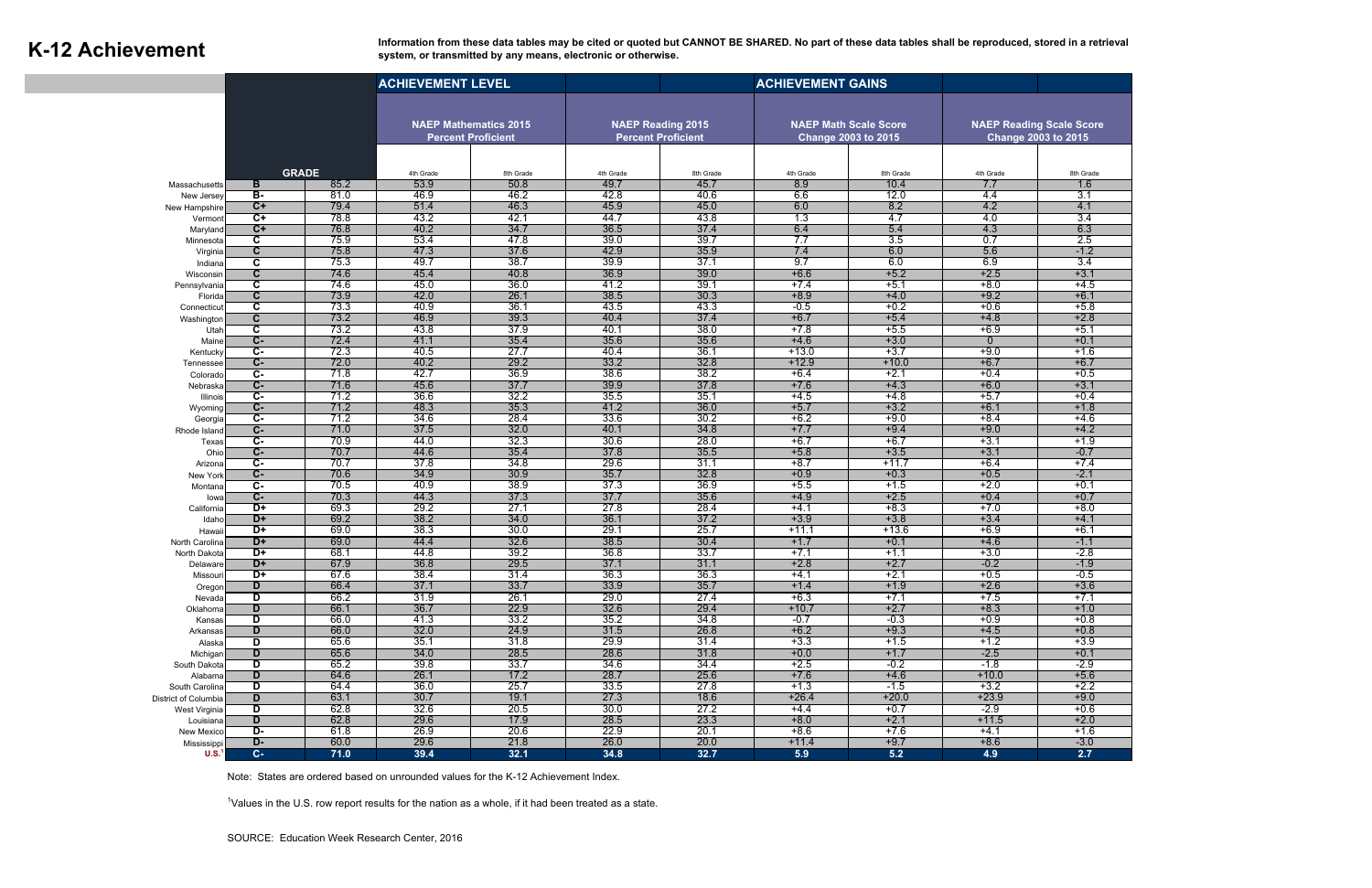**K-12 Achievement** Information from these data tables may be cited or quoted but CANNOT BE SHARED. No part of these data tables shall be reproduced, stored in a retrieval system, or transmitted by any means, electronic or **retrieval system, or transmitted by any means, electronic or otherwise.** 

|                                       | <b>POVERTY GAP</b>                                                       |                                                  |                                                                               | <b>ACHIEVING EXCELLENCE</b> |                                                  |                                                                           |
|---------------------------------------|--------------------------------------------------------------------------|--------------------------------------------------|-------------------------------------------------------------------------------|-----------------------------|--------------------------------------------------|---------------------------------------------------------------------------|
|                                       | <b>National School Lunch Program</b><br>Non-Eligible Minus Eligible 2015 |                                                  | <b>Poverty-Gap Change</b><br>2003 to 2015<br>(negative value = narrowing gap) |                             | <b>NAEP Math 2015</b><br><b>Percent Advanced</b> | <b>NAEP Math Percent</b><br><b>Advanced</b><br><b>Change 2003 to 2015</b> |
|                                       |                                                                          |                                                  |                                                                               |                             |                                                  |                                                                           |
|                                       | Reading 4th Grade<br>NAEP Scale Score<br>Difference                      | Math 8th Grade<br>NAEP Scale Score<br>Difference | 4th Grade                                                                     | 8th Grade                   | 8th Grade                                        | 8th Grade                                                                 |
| Massachusetts                         | 27.1                                                                     | 32.2                                             | 0.6                                                                           | $-1.6$                      | 18.2                                             | 9.8                                                                       |
| New Jersey                            | 27.3                                                                     | 34.6                                             | $-3.2$                                                                        | 0.1                         | 16.3                                             | 9.9                                                                       |
| New Hampshire                         | 22.1                                                                     | 25.1                                             | $-4.4$                                                                        | 3.7                         | 12.4                                             | 5.9                                                                       |
| Vermont                               | 22.0                                                                     | 20.9                                             | 4.4                                                                           | $-2.2$                      | 11.4                                             | 4.6                                                                       |
| Maryland                              | 29.8                                                                     | 31.5                                             | $-1.7$                                                                        | 1.5                         | 9.9                                              | 3.1                                                                       |
| Minnesota                             | 31.2<br>31.6                                                             | 29.8<br>29.4                                     | 3.9                                                                           | 4.0<br>2.0                  | 13.3<br>10.2                                     | 4.5                                                                       |
| Virginia<br>Indiana                   | 20.5                                                                     | 24.0                                             | 4.5<br>$-2.8$                                                                 | 2.2                         | 9.2                                              | 4.3<br>$\overline{3.9}$                                                   |
| Wisconsin                             | 28.8                                                                     | 30.8                                             | $+6.6$                                                                        | $-2.5$                      | 10.8                                             | $+4.4$                                                                    |
| Pennsylvania                          | 28.5                                                                     | 31.8                                             | $-4.6$                                                                        | $+0.8$                      | 9.5                                              | $+4.4$                                                                    |
| Florida                               | 18.6                                                                     | 26.3                                             | $-7.7$                                                                        | $-2.0$                      | 5.1                                              | $+1.0$                                                                    |
| Connecticut                           | 31.1                                                                     | 35.0                                             | $-1.7$                                                                        | $+3.1$                      | 9.7                                              | $+1.4$                                                                    |
| Washington                            | 31.4                                                                     | 28.8                                             | $+9.7$                                                                        | $+6.2$                      | 11.3                                             | $+5.3$                                                                    |
| Utah                                  | 21.0                                                                     | 23.2                                             | $+1.0$                                                                        | $+3.3$                      | 8.2                                              | $+2.6$                                                                    |
| Maine                                 | 20.4                                                                     | 22.0                                             | $+3.5$                                                                        | $+2.5$                      | 7.9                                              | $+2.9$                                                                    |
| Kentucky                              | 22.3                                                                     | 23.2                                             | $+2.5$                                                                        | $+0.7$                      | 5.5                                              | $+1.8$                                                                    |
| Tennessee                             | 27.8<br>29.7                                                             | 26.4<br>31.3                                     | $+3.5$<br>$+5.1$                                                              | $-2.1$<br>$+1.2$            | 6.4<br>10.3                                      | $+3.5$<br>$+2.8$                                                          |
| Colorado<br>Nebraska                  | 26.6                                                                     | 27.2                                             | $+4.6$                                                                        | $+2.2$                      | 8.0                                              | $+2.9$                                                                    |
| Illinois                              | 30.8                                                                     | 26.5                                             | $-4.0$                                                                        | $-7.6$                      | 7.2                                              | $+1.3$                                                                    |
| Wyoming                               | 17.7                                                                     | 20.4                                             | $+1.1$                                                                        | $+3.1$                      | 7.2                                              | $+2.8$                                                                    |
| Georgia                               | 24.9                                                                     | 32.1                                             | $-2.4$                                                                        | $+0.3$                      | 7.4                                              | $+3.3$                                                                    |
| Rhode Island                          | 27.1                                                                     | 27.4                                             | $-1.5$                                                                        | $-3.1$                      | 6.4                                              | $+3.3$                                                                    |
| Texas                                 | 26.3                                                                     | 22.4                                             | $+4.8$                                                                        | $-1.4$                      | 7.2                                              | $+3.1$                                                                    |
| Ohio                                  | 25.9                                                                     | 28.9                                             | $+1.8$                                                                        | $+3.6$                      | 8.7                                              | $+3.7$                                                                    |
| Arizona                               | 32.8                                                                     | 23.4                                             | $+1.3$                                                                        | $-1.1$                      | 7.9                                              | $+5.2$                                                                    |
| New York                              | 27.0<br>22.5                                                             | 21.2<br>20.0                                     | $-3.0$<br>$-1.4$                                                              | $-9.7$<br>$+1.3$            | 7.3<br>7.8                                       | $+1.4$<br>$+2.2$                                                          |
| Montana<br>lowa                       | 24.4                                                                     | 25.9                                             | $+2.8$                                                                        | $+2.0$                      | 9.3                                              | $+3.8$                                                                    |
| California                            | 32.4                                                                     | 29.1                                             | $+1.5$                                                                        | $-0.7$                      | 6.4                                              | $+2.0$                                                                    |
| Idaho                                 | 22.7                                                                     | 21.3                                             | $+4.0$                                                                        | $+1.4$                      | 6.1                                              | $+1.8$                                                                    |
| Hawaii                                | 27.5                                                                     | 20.5                                             | $+6.0$                                                                        | $-0.4$                      | 5.9                                              | $+3.5$                                                                    |
| North Carolina                        | 26.7                                                                     | 31.1                                             | $-0.6$                                                                        | $+3.1$                      | 8.9                                              | $+1.7$                                                                    |
| North Dakota                          | 19.5                                                                     | 24.5                                             | $+2.6$                                                                        | $+7.1$                      | 7.4                                              | $+2.5$                                                                    |
| Delaware                              | 22.1                                                                     | 22.3                                             | $+2.4$                                                                        | $-1.6$                      | 7.1                                              | $+2.7$                                                                    |
| Missouri                              | 24.2<br>26.6                                                             | 26.7<br>25.9                                     | $+0.1$                                                                        | $+3.8$                      | 6.9                                              | +2.7<br>$+0.5$                                                            |
| Oregon<br>Nevada                      | 22.3                                                                     | 21.6                                             | $+8.1$<br>$-3.2$                                                              | $+6.1$<br>$+1.5$            | 7.1<br>5.5                                       | $+2.7$                                                                    |
| Oklahoma                              | 19.8                                                                     | 21.3                                             | $-3.6$                                                                        | $-0.5$                      | 2.7                                              | $+0.7$                                                                    |
| Kansas                                | 30.3                                                                     | 23.1                                             | $+6.8$                                                                        | $+2.6$                      | 6.4                                              | $-0.1$                                                                    |
| Arkansas                              | 22.4                                                                     | 23.4                                             | $-0.2$                                                                        | $+3.4$                      | 3.8                                              | $+1.6$                                                                    |
| Alaska                                | 31.8                                                                     | 27.4                                             | $-0.4$                                                                        | $\overline{2}$              | 6.8                                              | $+1.1$                                                                    |
| Michigan                              | 23.8                                                                     | 27.1                                             | $-4.9$                                                                        | $-0.4$                      | 6.6                                              | $+1.8$                                                                    |
| South Dakota                          | 26.9                                                                     | 22.0                                             | $+6.7$                                                                        | $+2.5$                      | 6.0                                              | $+1.2$                                                                    |
| Alabama                               | 23.5                                                                     | 27.3                                             | $-8.1$                                                                        | $-2.0$                      | 2.9                                              | $+1.0$                                                                    |
| South Carolina                        | 30.9<br>47.8                                                             | 27.2                                             | $+5.0$                                                                        | $+1.2$<br>$+20.9$           | 5.3<br>4.3                                       | 0.4                                                                       |
| District of Columbia<br>West Virginia | 19.5                                                                     | 39.3<br>17.9                                     | $+24.2$<br>$+3.9$                                                             | $-0.7$                      | 3.0                                              | $+3.1$<br>$+1.2$                                                          |
| Louisiana                             | 21.5                                                                     | 23.5                                             | $-7.8$                                                                        | $-0.6$                      | 2.6                                              | $+0.9$                                                                    |
| New Mexico                            | 24.4                                                                     | 22.3                                             | $-1.8$                                                                        | $-0.4$                      | 3.1                                              | $+1.4$                                                                    |
| Mississippi                           | 26.1                                                                     | 29.1                                             | $-2.8$                                                                        | $+4.9$                      | 3.3                                              | $+2.3$                                                                    |
| U.S. <sup>1</sup>                     | 27.5                                                                     | 27.8                                             | $-0.4$                                                                        | $-0.6$                      | 7.8                                              | 2.8                                                                       |